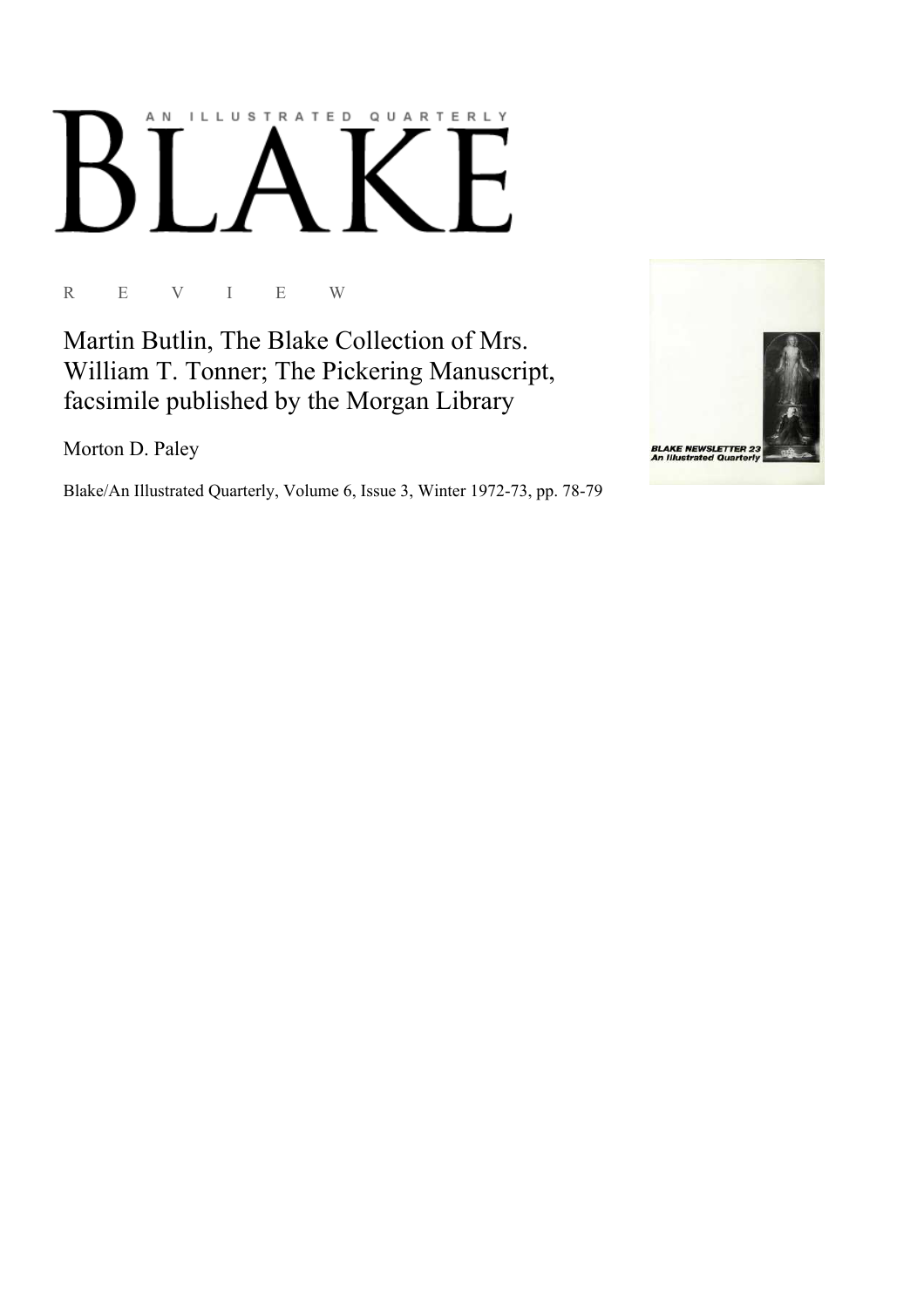*Bulletin I* Philadelphia Museum of Art. Vol. 67, no. 307 (July-September 1972). Pp. 34. \$1

*The Pickering Manuscript / William Blake.*  Introduction by Charles Ryskamp. New York: Pierpont Morgan Library, 1972. Pp. 6 + 22. \$3

## Reviewed by Morton D. Paley

The entire July-September issue of the Philadelphia Museum's *Bulletin* for 1972 is devoted to an illustrated essay by Martin Butlin: The Blake *Collection of Mrs. William T. Tonner.* This publication marks an event of the first importance to those interested in Blake, the gift of eleven works from Mrs. Tonner's estate, which as Mr. Butlin says "promotes the Museum at one bound into the ranks of leading American Blake collections." All the pictures are reproduced--one (the beautiful *Nativity* painted for Butts) in color, the rest in

halftone along with six other pictures and one inscription. Mr. Butlin's commentary is both cogent and informative, so that it is not so much necessary to review this publication as to call attention to its contents.

Four other Butts pictures are included in the Tonner gift : *Christ Baptizing, Mary Magdalene Washing Christ's Feet, Samson Subdued,* and *Jephthah*  Met by his Daughter, all watercolors. The Samson is informatively reproduced with its companion picture, *Samson Breaking his Bonds* from the collection of Mrs. Landon K. Thorne. There is also the watercolor *Malevolence*, which gave rise to Blake's imbroglio with Dr. Trusler and hence to one of Blake's most spirited defenses of his art. Perhaps the most important single picture in the collection is the color print *God Judging Adam,*  which Butlin considers "the most dramatic copy" of the three known examples.<sup> $I$ </sup> The four remaining designs are the sketch for *The Sacrifice of Isaac,*  the Flaxmanesque *Warring Angels,* the drawing of *The Death of Ezekiel's Wife,* and *A Destroying Deity.*  The last named is perhaps the most interesting of

### Hoover, continued

mention, not just one, but several of the most important ones, in order to suggest Blake's preoccupation with certain images throughout his career, and to try to throw some light on the ways in which the *Job* series manifests those concerns. To mention only one such correspondence, as Wright has done, might tend to suggest to the unwary student that that instance is unique. To be sure, such visual parallels have been largely neglected by all past commentators; close attention to them would seem to be called for in any future study of the work.

Perhaps the most unaccountable omission occurs in Wright's comments on Illustration XX, "Job and his Daughters" (illus. 1). There are a number of riddles in this , one of the most important plates of the series. What are the indistinct decorations on the wall behind Job, at seat-level? More important, what are the scenes depicted in the lozenges on the wall behind Job? Immediately behind him and slightly above we can see quite clearly a depiction of the event that took place in Illustration XIII, "The Lord Answering Job out of the Whirlwind," but opinions differ as to the subjects of the two flanking scenes. Of these differences Wright gives an astonishingly incomplete account: he mentions only Jean Hagstrum's reading of the scene to Job's left. Wright's own somewhat uncertain interpretation ("the flanking scenes seem to show the destruction of Job's children") is closest to Damon's: "To his right and left are panels depicting the disasters that befell him."

A close study of the two side lozenges does not unfold their mystery entirely, but it does

make some interpretations, especially that of Wright, less tenable. The lozenge on Job's right clearly shows a group of young people pursued, and in at least two cases struck, by two old men with stakes or pikestaffs in their hands. Over this scene of horror and alarm broods a floating figure, male, somewhat indistinct, with long hair and outstretched arms. Needless to say, this assault by old men bears no resemblance to the destruction of Job's children as depicted by Blake in Illustration III. The subject of the second lozenge is less clear. In the foreground a man holds a plow, his head thrown back violently. In the background farm buildings go up in flames, while over it all floats a figure with outstretched arms, from which seem to have been generated the lightnings that started the fires. $^{11}$  This figure has a pleasant face and long hair. Although it is clearly masculine, like the other it does not resemble Satan. In Hagstrum's view the obvious echo in this lozenge of Blake's moment of inspiration in *Milton* (plates 14 and 29), in which Blake is pictured with his head thrown back and the falling star about to enter his left foot, suggests the regenerate Job who has become an

The outstretched arms occur, not twice, but four times, in this design: once in each of the lozenges just mentioned, once in the lozenge immediately behind Job in which God speaks from the whirlwind, and in the foreground figure of Job himself, who sits with his arms outstretched over his three daughters. There is a question as to whether Job is to be thought of as pointing to the two scenes on either hand; at least one hand gives that impression.